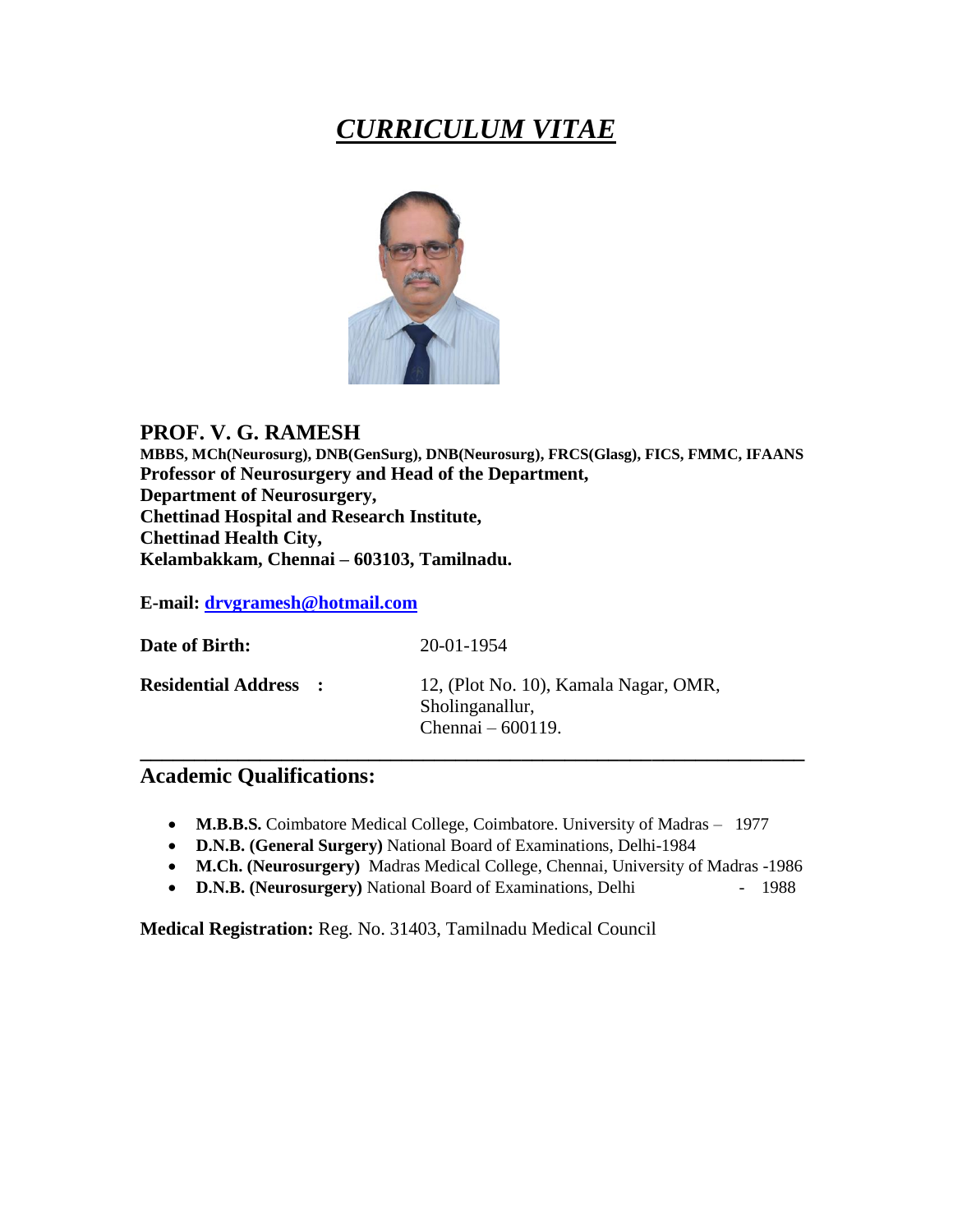# **ADVANCED TRAINING IN NEUROSURGERY**

- Training in Microneurosurgery, 1988 Department of Neurosurgery, All India Institute of Medical Sciences, New Delhi, India.
- Training in Spinal Surgery, 1992 Department of Neurosurgery, LTMG Hospital, Mumbai, India.
- Training in Microneurosurgery, 1993 Fugita Health University, Aichi, Japan.

# **MEMBERSHIP OF PROFESSIONAL ASSOCIATIONS:**

- Life Member, Indian Medical Association
- Life Member and Executive Committee Member(2013-14), Neurological Society of India.
- Life Member, Indian Society for Pediatric Neurosurgery.
- Fellow, International College of Surgeons.
- Member, Congress of Neurological Surgeons, USA.
- Fellow of Madras Medical College
- Fellow of Royal College of Surgeons (Glasgow)
- International Fellow, American Association of Neurological Surgeons

# **POSITIONS HELD:**

| $\bullet$ 2012 – Present | Professor of Neurosurgery and Head of the Department,<br>Department of Neurosurgery,<br>Chettinad Hospital and Research Institute,<br>Chettinad Academy of Research & Education,<br>Kelambakkam, Chennai. |
|--------------------------|-----------------------------------------------------------------------------------------------------------------------------------------------------------------------------------------------------------|
| • $2007 - 2012$          | Professor of Neurosurgery, Institute of Neurology,<br>Madras Medical College and Government General Hospital,<br>Chennai.                                                                                 |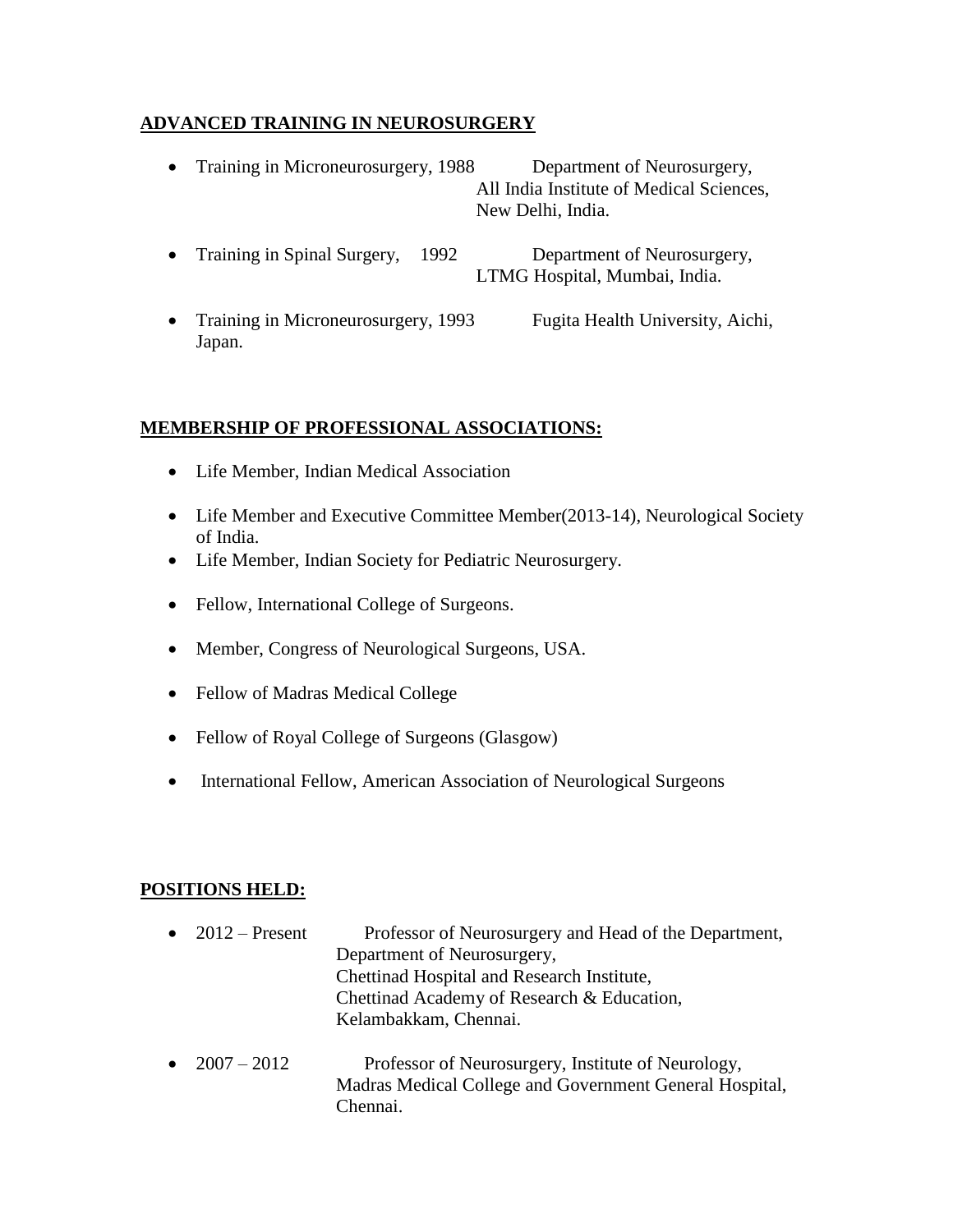| $2006 - 2007$ | Professor of Neurosurgery,<br>Chengalpattu Medical College,<br>Chengalpattu, Tamilnadu.                                                    |
|---------------|--------------------------------------------------------------------------------------------------------------------------------------------|
| $2004 - 2006$ | Professor of Neurosurgery,<br>Madurai Medical College, Madurai, Tamilnadu.                                                                 |
| $1999 - 2004$ | Professor of Neurosurgery, Institute of Neurology,<br>Madras Medical College and Government General Hospital,<br>Chennai.                  |
| $1995 - 1999$ | Consultant Neurosurgeon,<br>King Khalid Hospital, Hail, Saudi Arabia.                                                                      |
| $1994 - 1995$ | Professor of Neurosurgery, Institute of Neurology,<br>Madras Medical College and Government General Hospital,<br>Chennai.                  |
| $1990 - 1994$ | Associate Professor of Neurosurgery, Institute of Neurology,<br>Madras Medical College and Government General Hospital,<br>Chennai, India. |
| 1987 – 1990   | Assistant Professor of Neurosurgery,<br>Stanley Medical College, Chennai, India.                                                           |

# **OTHER HONOURS:**

- 1. Adviser, Neurosurgery Board of Education, Neurological Society of India.
- 2. Visiting Professor, Tamilnadu Dr MGR Medical University, Chennai.

# **PH.D. GUIDE:**

- **1. Tamilnadu Dr. MGR Medical University, Chennai. Has guided 2 Ph.D. Scholars so far:**
- 1) Dr. Simon Hercules, Research Topic: "Prediction of lumbar spinal instability in patients undergoing disc surgery".
- 2) Dr. Pari Kodaiarasan, Research Topic: "Autoclaved autologous bone flap in cranial defects – Long term clinical and radiological outcome"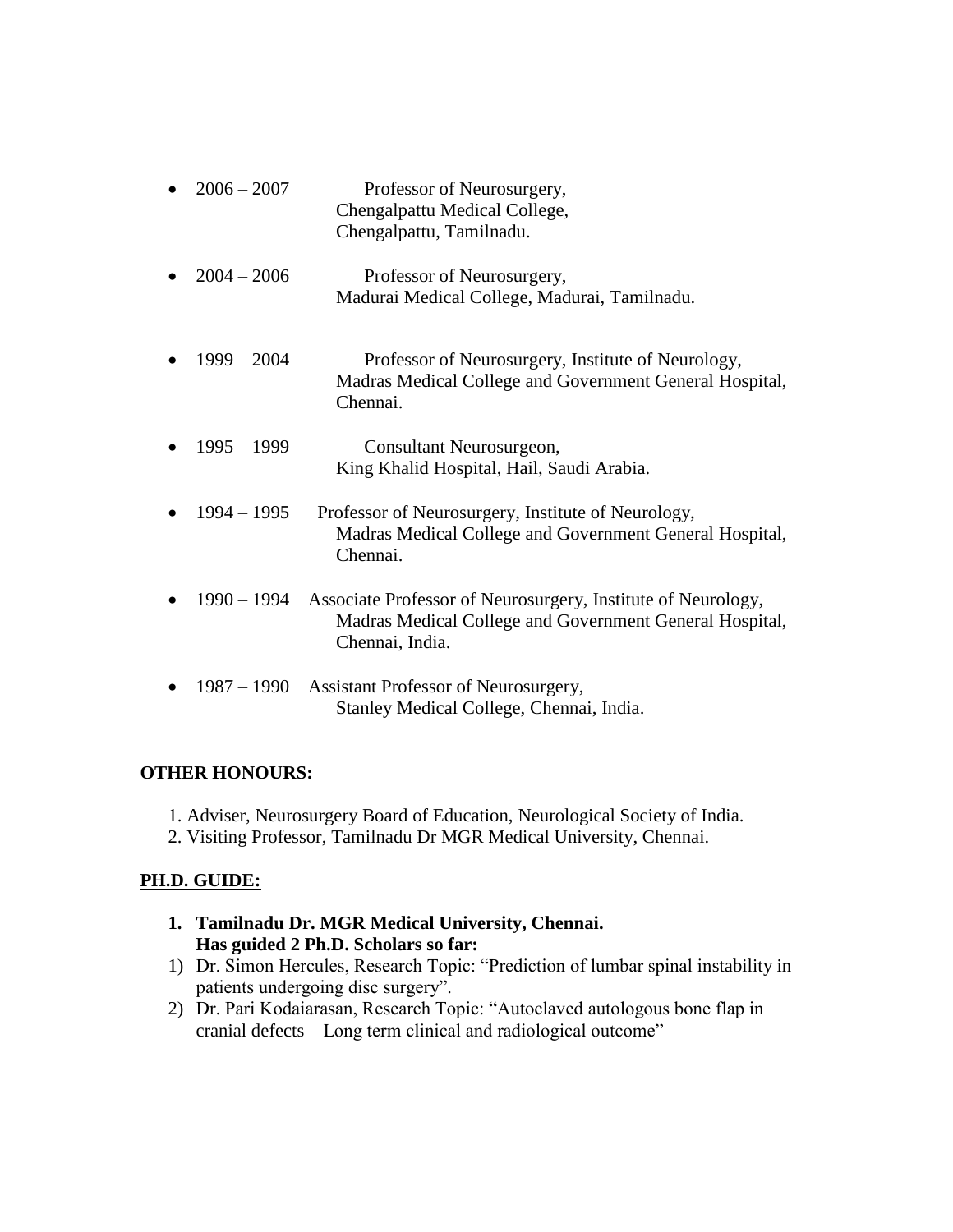## 2. **Chettinad Academy of Research and Education, Chennai**.

Has guided Dr. Devaprasad Markandeyan, Research Topic: "Evaluation of clinical, immunological, electrophysiological factors in prognosis of autoimmune neurological diseases"

# **UNIVERSITY BOARD MEMBERSHIP:**

Member, Board of Studies, Tamilnadu Dr. MGR Medical University, Chennai. (2010-13)

Member, Board of Studies, Chettinad Academy of Research and Education Chennai.

Member, Academic Council, Chettinad Academy of Research and Education, Chennai.

Member, Planning and Monitoring Board, Chettinad Academy of Research and Education, Chennai.

Member, Board of Research Studies, Chettinad Academy of Research and Education, Chennai.

Member, Research Advisory Committee, Chettinad Academy of Research and Education, Chennai.

Member, Internal Review Board, Chettinad Academy of Research and Education, Chennai.

Member, Postgraduate Committee, Chettinad Academy of Research and Education, Chennai.

# **EXAMINERSHIP IN NEUROSURGERY:**

## **Examiner, M.Ch. (Neurosurgery):**

- 1. Tamil Nadu Dr MGR Medical University, Chennai;
- 2. Nizam's Institute of Medical Sciences, Hyderabad;
- 3. University of Calicut, Calicut;
- 4. Sri Chitra Tirunal Institute of Medical Sciences and Technology,Thiruvananthapuram;
- 5. National Institute of Mental Health and Neurosciences, Bangalore.
- 6. Sri Ramachandra University, Chennai.
- 7. Amrita Institute of Medical Sciences, Cochin.
- 8. JIPMER, Pondicherry
- 9. Maharashtra University of Health Sciences, Mumbai
- 10. Sri Balaji Vidyapeeth, Pondicherry
- 11. Kathmandu University, Nepal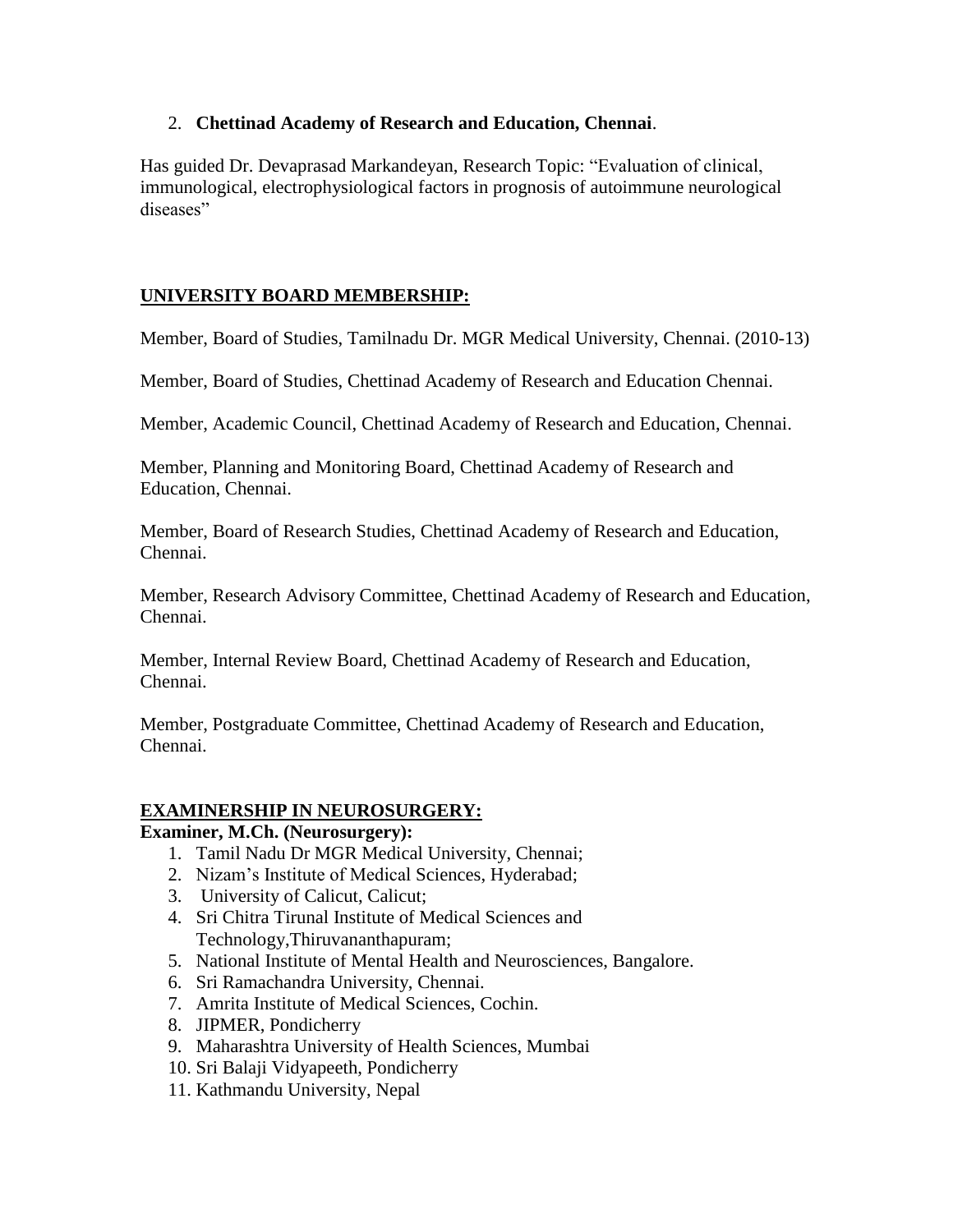**Examiner, D.N.B. (Neurosurgery),** National Board of Examinations, India.

**Examiner, JSCFE (Neurosurgery),** Royal Colleges of Surgeons, UK

#### **REFEREE/REVIEWER FOR JOURNALS:**

Neurology India Asian Journal of Neurosurgery Journal of Neurology Neurosurgery and Psychiatry Journal of Pediatric Neurosciences Indian Journal of Medical Research Clinical Anatomy Journal of Neurosciences in Rural Practice Surgical Neurology International Journal of Neurological Sciences World Neurosurgery Pediatric Neurosurgery

## **EDITORIAL BOARD MEMBER OF JOURNALS:**

Neurology India Journal of Pediatric Neurosciences Chettinad Health City Medical Journal

#### **PUBLICATIONS IN INDEXED JOURNALS:**

#### **CITATION INDICES**

| <b>Publications</b> | 62  |
|---------------------|-----|
| <b>Citations</b>    | 320 |
| h-index             | 11  |
| $i10$ -index        | 12  |

- 1. En plaque intradural extramedullary spinal tuberculoma and concurrent intracranial tuberculomas: Paradoxical response to antituberculous therapy, Muthukumar N, Sureshkumar V, *Ramesh VG. Journal of Neurosurgery: Spine,*  2007 Feb;6(2):169-73. **Impact Factor: 1.98**. **Citations: 19.**
- 2. Extradural hematoma at the vertex, *Ramesh VG*, Sivakumar S. *Surgical Neurology,* 1995;43(2):138-9. **Impact Factor: 1.67. Citations: 17**
- 3. A new scale for prognostication in head injury**,** *Ramesh VG,* Thirumaran KP, Raja MC. *Journal of Clinical Neuroscience,*2008;15(10):1110-3. **Impact Factor: 1.25. Citations: 11**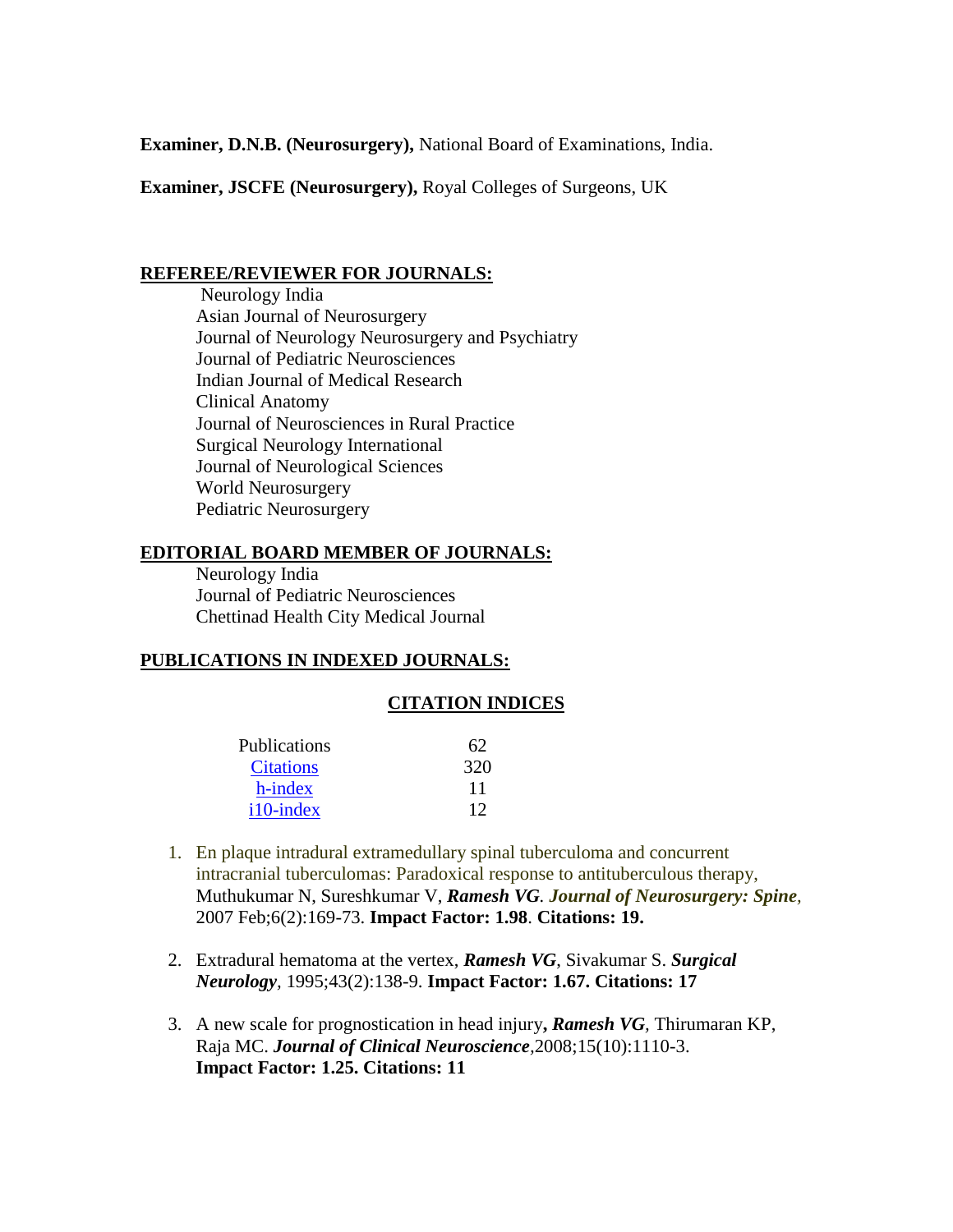- 4. [A case of coup and contrecoup extradural hematoma.](http://scholar.google.co.in/citations?view_op=view_citation&hl=en&user=R26hcsgAAAAJ&citation_for_view=R26hcsgAAAAJ:ULOm3_A8WrAC) Balasubramaniam V, *Ramesh VG. Surgical Neurology,* 1991;36 (6), 462-464. **Impact Factor: 1.67. Citations: 11**
- **5.** Concomitant Tuberculous and Pyogenic Cerebellar abscess, *Ramesh VG,* Sundar KS.*Neurology India* 2008 Jan-Mar;56(1):91-2.**Impact Factor: 1.04. Citations: 9**
- **6.** [Vertex extradural hematoma in association with Paget's disease of the skull.](http://www.ncbi.nlm.nih.gov/pubmed/15805671) *Ramesh VG,* Deiveegan K, Soundappan V. *Neurology India.* 2005; Mar;53(1):115-6. **Impact Factor: 1.04. Citations: 9**
- **7.** An anatomical study of the neurovascular relationships at the trigeminal root entry zone, *Ramesh VG,* Premkumar G. *Journal of Clinical Neuroscience,* 2009;16(7):934-6. **Impact Factor: 1.25. Citations: 5**
- **8.** Holoventricular glioma in a child, Hercules SA, *Ramesh VG*, Paramasivan S, Kodiarasan P, Kumar MS. *Journal of Neurosurgery: Pediatrics,* 2007 Feb;106(2 Suppl):134-5. **Impact Factor: 3.15. Citations: 4**
- 9. Whither neurosurgical teaching? *Neurology India,*. 2006 Sep; 54(3):317-8. **Impact Factor: 1.04. Citations: 3**
- 10. [Desmoplastic infantile ganglioglioma --](http://www.ncbi.nlm.nih.gov/pubmed/15472436) a case report. Balasubramanian D, *Ramesh VG,* Deiveegan K, Ghosh M, Mallikarjuna VS, Annapoorneswari TP, Chidambaranathan N, Ramani KV. *Neurology India.* 2004 Sep; 52(3):384-6. Impact Factor: 1.04. Citations: 3
- **11.** Giant parenchymal cysticercosis with unusual imaging features. *Ramesh VG,* Parthiban A. *Journal of Clinical Neuroscience,* 2008 Dec;15(12):1404-6. **Impact Factor: 1.25. Citations: 2**
- **12.** Neurosurgical training in India at the crossroads? *Neurology India,* 2004 Jun;52(2):271-2. **Impact Factor: 1.04. Citations: 1**
- 13. Outcome prediction in traumatic brain injury, *Journal of Neurosurgery,*  2013 Nov;119(5):1351. **Impact Factor: 3.15.**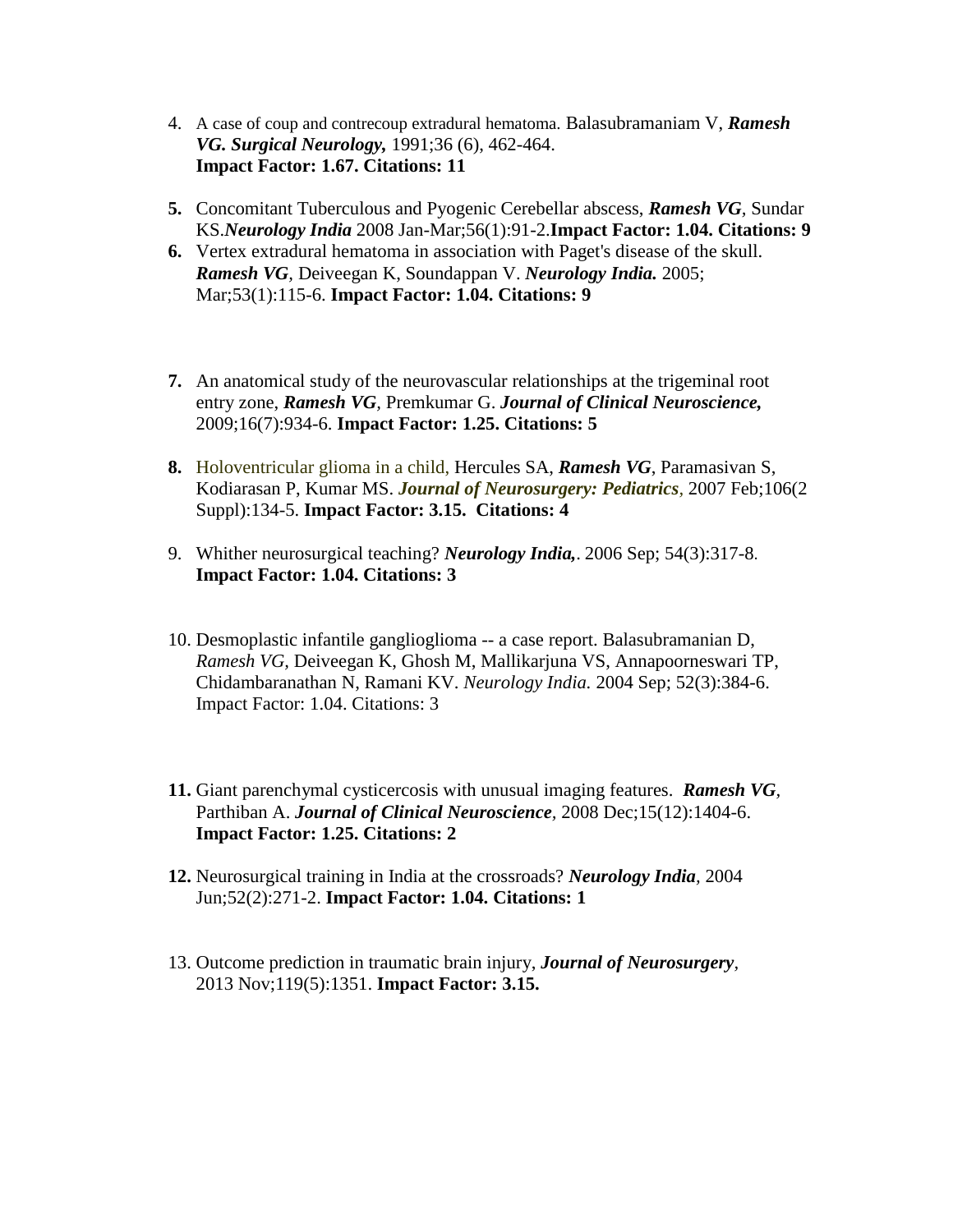- 14. Holocord abscess in association with congenital dermal sinus. *Ramesh VG,* Karthikeyan KV, Kitchanan S, Sriraman B. *Journal of Pediatric Neurosciences* 2013;8:198-200. **Impact Factor: 0.304**
- 15. Pituitary ependymoma: Report of a rare case with an insight into the histogenesis, *Ramesh VG,* Karthikeyan KV, Rajaraman S, Rao R. *Neurology India*, 2013 Sep-Oct;61(5):545-6. **Impact Factor: 1.04.**
- **16.** Obsessive-compulsive disorder and cingulotomy, **Ramesh VG,** *Journal of Neurosurgery,* 2013 Aug;119(2):526. **Impact Factor: 3.15.**
- 17. Cervical extradural and extraspinal ependymoma mimicking dumb-bell schwannoma: An unusual tumor, *Ramesh VG,* Karthikeyan KV, Rao KR, Balasubramanian C. *Neurology India***,** 2013 May-Jun;61(3):303-5.
- **18.** Tuberculous abscess: The correct perspective, **Ramesh VG,** *Journal of Pediatric Neurosciences***,** 2013 Jan;8(1):85.
- 19. Aggressive behavior, **Ramesh VG,** *Journal of Neurosurgery,* 2014, 120:1, 287- 288. **Impact Factor: 3.15.**
- 20. [Vertex extradural hematoma,](http://www.ncbi.nlm.nih.gov/pubmed/22824720) *Neurology India,* **Ramesh VG,** 2012 May-Jun;60(3):369. **Impact Factor: 1.04.**
- 21. [Extraskeletal intracranial mesenchymal chondrosarcoma,](http://www.ncbi.nlm.nih.gov/pubmed/22234225) *Ramesh VG*, Ravisankar S, Chander RV, Saminathan P. *Neurology India*. 2011 Nov-Dec;59(6):929-31. **Impact Factor: 1.04.**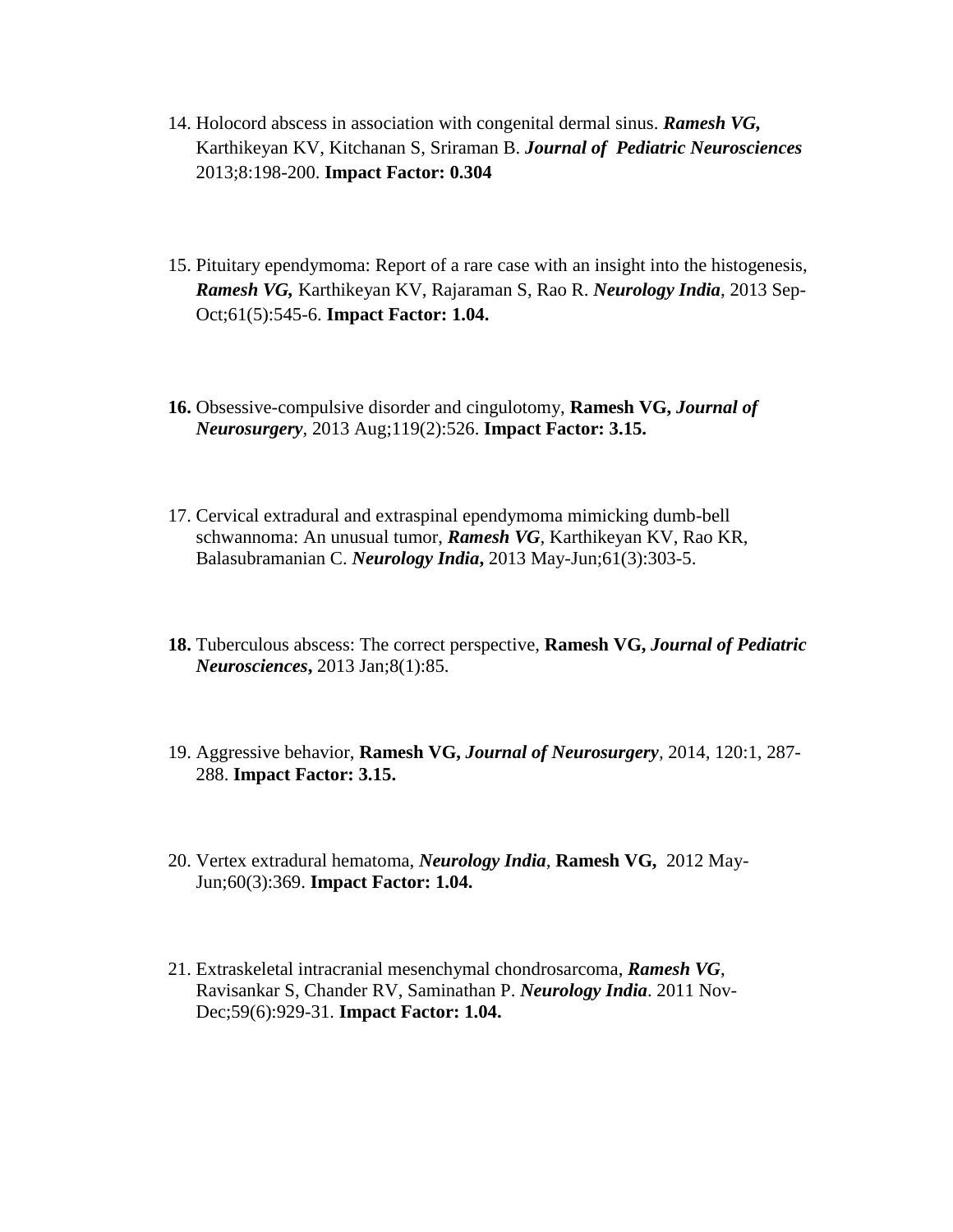- **22.** Neurosurgical training in India,( [Re: Neurosurgical training in Europe, problems](http://scholar.google.co.in/citations?view_op=view_citation&hl=en&user=R26hcsgAAAAJ&cstart=20&citation_for_view=R26hcsgAAAAJ:kNdYIx-mwKoC)  [and possible solutions\)](http://scholar.google.co.in/citations?view_op=view_citation&hl=en&user=R26hcsgAAAAJ&cstart=20&citation_for_view=R26hcsgAAAAJ:kNdYIx-mwKoC) **Ramesh VG,** *Surgical Neurology,* 2007 Nov; 68(5):579. **Impact Factor: 1.67.**
- 23. [Letter to the Editor: Assessment of intracranial dynamics in hydrocephalus.](https://www.researchgate.net/publication/260440509_Letter_to_the_Editor_Assessment_of_intracranial_dynamics_in_hydrocephalus?ev=prf_pub) **Ramesh VG,** *Journal of Neurosurgery* 2014, 120 (5): 1246. **Impact Factor: 3.15.**
- 24. Pathogenesis of trigeminal neuralgia. **Ramesh VG,** *Neural Regen Res* 2014;9:877. **Impact Factor: 0.216**
- 25. Cerebrospinal fluid dynamics study in communicating hydrocephalus. Ramesh VG, Narasimhan V, Balasubramanian C. *Asian J Neurosurg*  2017;12:153-8 **Impact Factor: 0.524**
- 26. Vertex epidural hematoma: An analysis of a large series. Ramesh VG, Kodeeswaran M, Deiveegan K, Sundar V, Sriram K. *Asian J Neurosurg*  2017;12:167-71. **Impact Factor: 0.524**
- 27. [Prognostication in cervical spondylotic myelopathy: Proposal for a new simple](https://www.ncbi.nlm.nih.gov/pubmed/28761535)  [practical scoring system.](https://www.ncbi.nlm.nih.gov/pubmed/28761535)**Ramesh VG**, Kannan MGV, Sriram K, Balasubramanian C. Asian J Neurosurg. 2017 ;12(3):525-528. **[Impact Factor: 0.524](https://www.researchgate.net/publication/269562306_Prognostication_in_cervical_spondylotic_myelopathy_Proposal_for_a_new_simple_practical_scoring_system?ev=prf_pub)**

 [28. Percutaneous retrogasserian glycerol rhizotomy for trigeminal neuralgia: A](https://www.researchgate.net/publication/269562306_Prognostication_in_cervical_spondylotic_myelopathy_Proposal_for_a_new_simple_practical_scoring_system?ev=prf_pub)  [simple,](https://www.researchgate.net/publication/269562306_Prognostication_in_cervical_spondylotic_myelopathy_Proposal_for_a_new_simple_practical_scoring_system?ev=prf_pub)

 [safe, cost-effective procedureKodeeswaran M,](https://www.researchgate.net/publication/269562306_Prognostication_in_cervical_spondylotic_myelopathy_Proposal_for_a_new_simple_practical_scoring_system?ev=prf_pub) **Ramesh VG**, Saravanan N, Udesh R. *Neurol India* 2015;63:889-94. **[Impact Factor: 1.232](https://www.researchgate.net/publication/269562306_Prognostication_in_cervical_spondylotic_myelopathy_Proposal_for_a_new_simple_practical_scoring_system?ev=prf_pub)**

- 29. The Madras Institute of Neurology, Madras Medical College, Chennai. **Ramesh VG,** Bhanu K, Jothi R. *Neurol India.* 2015;63:940-6. **Impact Factor: 1.232**
- 30. Neurosurgical teaching in the present context. **Ramesh VG**. *Neurol India*  2015;63:1003-4. **Impact Factor: 1.232**
- 31. Bedside computed tomography in traumatic brain injury Editorial. **Ramesh VG.** *Neurol India* 2016;64:12-3. **Impact Factor: 1.232**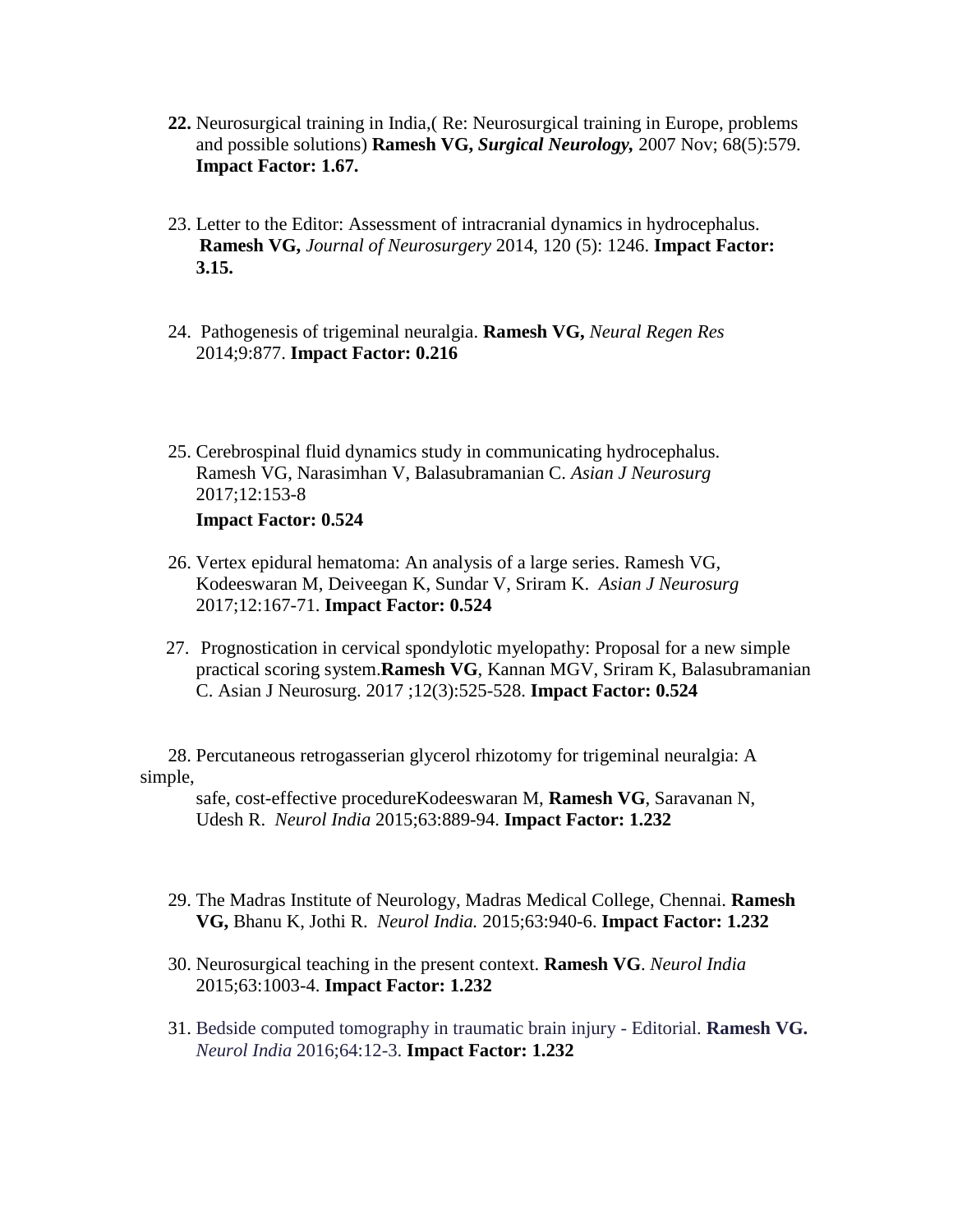- 32. Diagnosis and prediction of surgical outcome in normal pressure hydrocephalus. **Ramesh VG**. *Journal of Neurosurgery,* 2016 *;* 125(3) :783-4 **Impact Factor: 3.15.**
- 33. Bruno-Mascarenhas MA, **Ramesh VG**, Venkatraman S, Mahendran JV, Sundaram S. Microsurgical anatomy of the superior sagittal sinus and draining veins. *Neurol India* 2017;65:794-800. **Impact Factor: 2.166**
- 34. Intracranial inflammatory pseudotumor presenting as *en plaque* mass. Gautam S, Ramesh VG, Karthikeyan KV, Krishnakumar M. *Neurol India* 2017;65:1169- 70. **Impact Factor: 2.166**
- 35. Jayendrapalan J, Ramesh VG, Karthikeyan KV, Devi S. Primary lymphoma of the radial nerve presenting as nerve sheath tumor. *Neurol India* 2018;66:258- 60. **Impact Factor: 2.166**
- 36. Ramesh VG. Prognostication in traumatic brain injury. *J Neurosurg*

2019;130:334-5.**Impact Factor: 4.318**

**37.** Ramesh VG, Karthikeyan KV, Chitala M, Balasubramanian C. [Thalamic abscess](javascript:void(0))  caused by a rare pathogen - streptococcus sanguinis - [A report and a review on thalamic](javascript:void(0))  [abscess.](javascript:void(0)) *Neurol India* 2019;67:875-9. **Impact Factor: 2.708**

**38.** Ramesh VG. Postgraduate Training in Neurosurgery in India: The Problems and the Possible Remedies. Neurol India 2021;69:505-6. **Impact Factor: 2.708**

**39.** Moorthy PE, Subbarayan D, Raghavan V, Kanna RN, Ramesh VG, Karthikeyan KV. Pineal Anaplastic Ependymoma - A Rare Entity. Neurol India 2021;69:1045-7. Impact Factor: 2.708

**40.** Ramesh VG. Vestibular Schwannomas: PGINS Monograph Series. Neurol India 2021;69:784-5

## **OTHER PUBLICATIONS**

#### **Dissertation:**

Staging of intracranial tumors, submitted for *M.Ch. (Neurosurgery) Degree, University of Madras*, 1986.

## **Original articles:**

1. Cerebrospinal fluid dynamics study in clinical practice: an evaluation of the bolus lumbar injection method, *Ramesh VG,* Vijay S, Pari K, Mohan Sampathkumar M. *Pan Arab Journal of Neurosurgery,* 2005;9(2):33-6.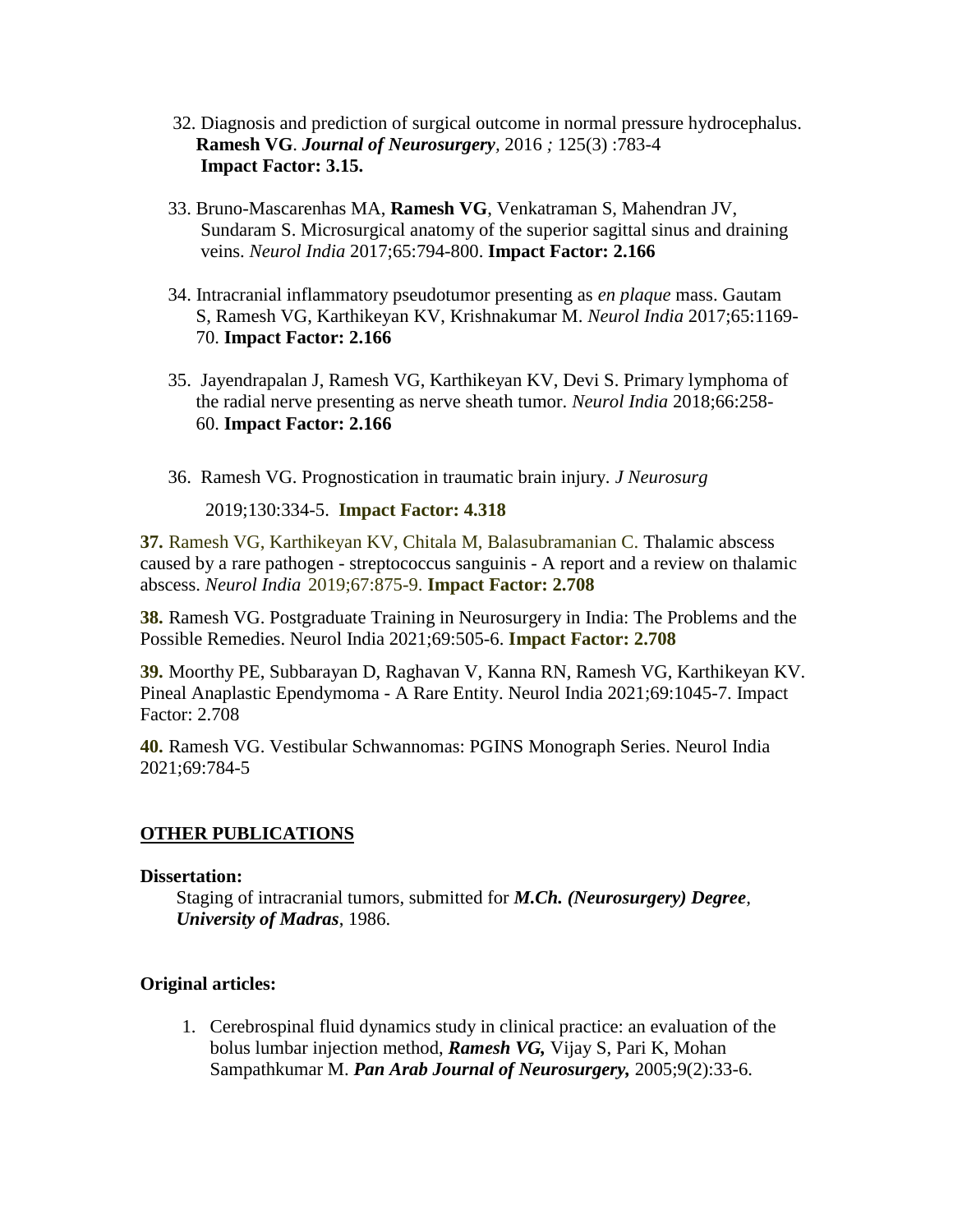2. Prediction of intra-operative tumor consistency and histopathological subtype with preoperative MR imaging in intracranial meningiomas  $-A$ prospective analysis. Karthikeyan KV, Krishnakumar M, *Ramesh VG,* Siddarth Gautam, Jayendrapalan.*Chettinad Health City Medical Journal.* 2017; 6(1): 13 - 19.

# **Review articles:**

- 1. Measurement of CSF outflow resistance, *Ramesh VG*. *Institute of Neurology Madras Proceedings,* May, 2008*.*
- 2. Cerebrospinal Fluid Dynamics Study: Applications in Clinical Practice, *Ramesh VG*. *Chettinad Health City Medical Journal,* 2013;2(2):40-3.
- 3. [Management of Severe Traumatic Brain Injury in Adults.](http://www.chcmj.ac.in/journal/pdf/vol2_no4/vol2_no4_fullbook.pdf#page=21) Gopalakrishnan Raman, **VG Ramesh,** T Mohanarangam, K ArunThevaraja, KV Karthikeyan. *Chettinad Health City Medical Journal,* 2013;2(4):123-32.
- 4. [Management of Aneurysmal Subarachnoid Hemorrhage: A Brief Outline of](http://www.chcmj.ac.in/journal/pdf/vol3_no2/Management.pdf)  [the Present Guidelines.](http://www.chcmj.ac.in/journal/pdf/vol3_no2/Management.pdf) **VG Ramesh,** *Chettinad Health City Medical Journal,* 2014;3(2):44-5.
- 5. S.Kalyanaraman, The Great Neurosurgeon and spine surgery. **VG Ramesh**  The Journal of Spinal Surgery, 2017;4(2):93-94

# **Case Reports:**

- 1. Simultaneous otogenic cerebral and cerebellar abscesses, *Ramesh VG*, Logamuthukrishnan K. *Institute of Neurology Madras Proceedings,* January, 1983.
- 2. Medulloblastoma presenting as one and a half syndrome, *Ramesh VG* , Dhanaraj M, Kalyanaraman S. *Neurology India,* May, 1989
- 3. Giant Extradural Meningioma of the anterior cranial fossa base, *Pan Arab Journal of Neurosurgery,* 2007 October; 11(2)
- 4. Multiple intraspinal meningiomas, *Ramesh VG,* Santhankrishnan AG. *Institute of Neurology Madras Proceedings,* May, 2008
- 5. [Solitary Giant Neurocysticercosis in a Child with Combined](http://www.chcmj.ac.in/journal/pdf/vol2_no1/solitary_gaint.pdf)  [Immunodeficiency.](http://www.chcmj.ac.in/journal/pdf/vol2_no1/solitary_gaint.pdf) Karthikeyan KV, *Ramesh VG*. *Chettinad Health City Medical Journal,* 2013;2(1):9-10.
- 6. Dumb-bell skull base meningioma. Karthikeyan KV, *Ramesh VG*. *Chettinad Health City Medical Journal,* 2013;2(2):60-2.

## **Chapters in books:**

1. A patient with Torticollis. In: **Practical Neurosurgery: Analysis of Clinical cases.** Ed. Behari, Deopujari, Muthukumar, Rajshekhar. Thieme.2017.Chapter 23.251-6. ISBN: 9789385062780.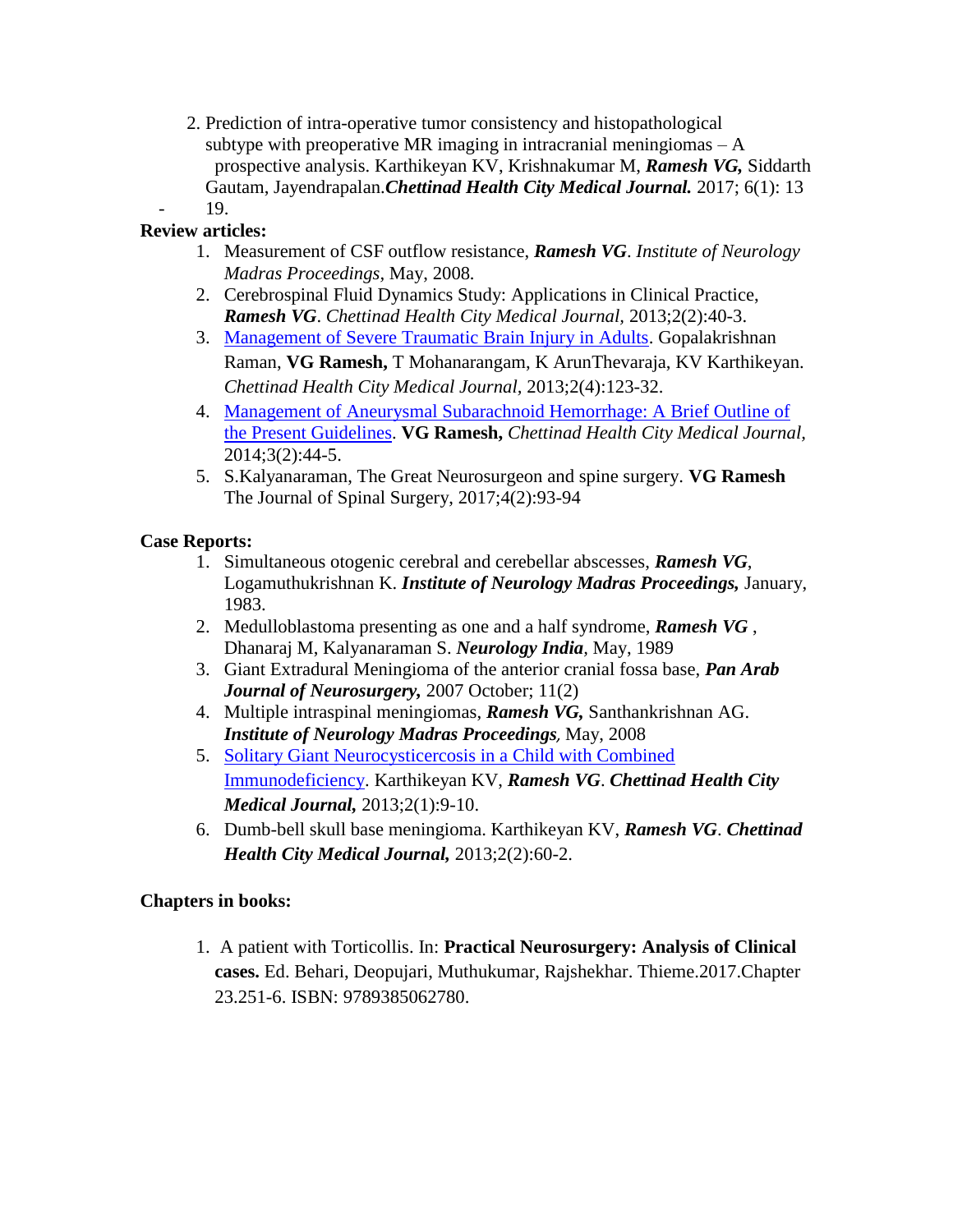2. A child with multiple cutaneous stigmata and neurological deficit. In:**Practical Neurosurgery: Analysis of Clinical cases.** Ed. Behari, Deopujari, Muthukumar, Rajshekhar. Thieme.2017. Chapter 28.291-4. ISBN: 9789385062780.

**3.** Neurosurgical causes of cognitive dysfunction. In: **Reviews in Neurology.** Ed. Bhattacharya, Lakshminarasimhan. Wolters Kluwer. 2017. 157-65. ISBN:9789386691217.

**4.** Cerebrospinal fluid dynamics. In: **Comprehensive Neurosurgery.** Ed: Thamburaj, Behari, Chemate. Bohr. 2021. Vol 1. 55-66. ISBN: 9788195285235

**5.** Cranial Neuropathies. In: **Comprehensive Neurosurgery.** Ed: Thamburaj, Behari, Chemate. Bohr. 2021. Vol 2. 1-17 ISBN: 9788195285235

**6.** Incidental Meningiomas. In **Meningiomas: PGINS Monograph Series.** Ed. Vasudevan, Thamburaj, Nair, Behri, Pande. Bohr 2022. 231-36. ISBN: 9789392892073.

## **CONFERENCES ATTENDED/PAPERS PRESENTED:**

Has attended several National and International Neurosurgical Conferences, has presented several papers and has chaired sessions in several conferences.

## **AWARDS/HONOURS:**

- 1. Medals in Surgery, Microbiology and Forensic Medicine during MBBS course
- 2. Best Doctor Award, King Khalid Hospital, Hail, Saudi Arabia, 1997-1998.
- 3. Dr. Jawahar Memorial Oration, Madurai Medical College, Madurai, 2006.
- 4. Dr. Rajagopal Memorial Oration, Thanjavur Medical College, Thanjavur, 2008.
- 5. Prof. V. Balasubramaniam Oration. Madras Medical College, Chennai, 2016.
- 6. Prof. S. Kalyanaraman Oration. Madras Medical College, Chennai, 2019.
- 7.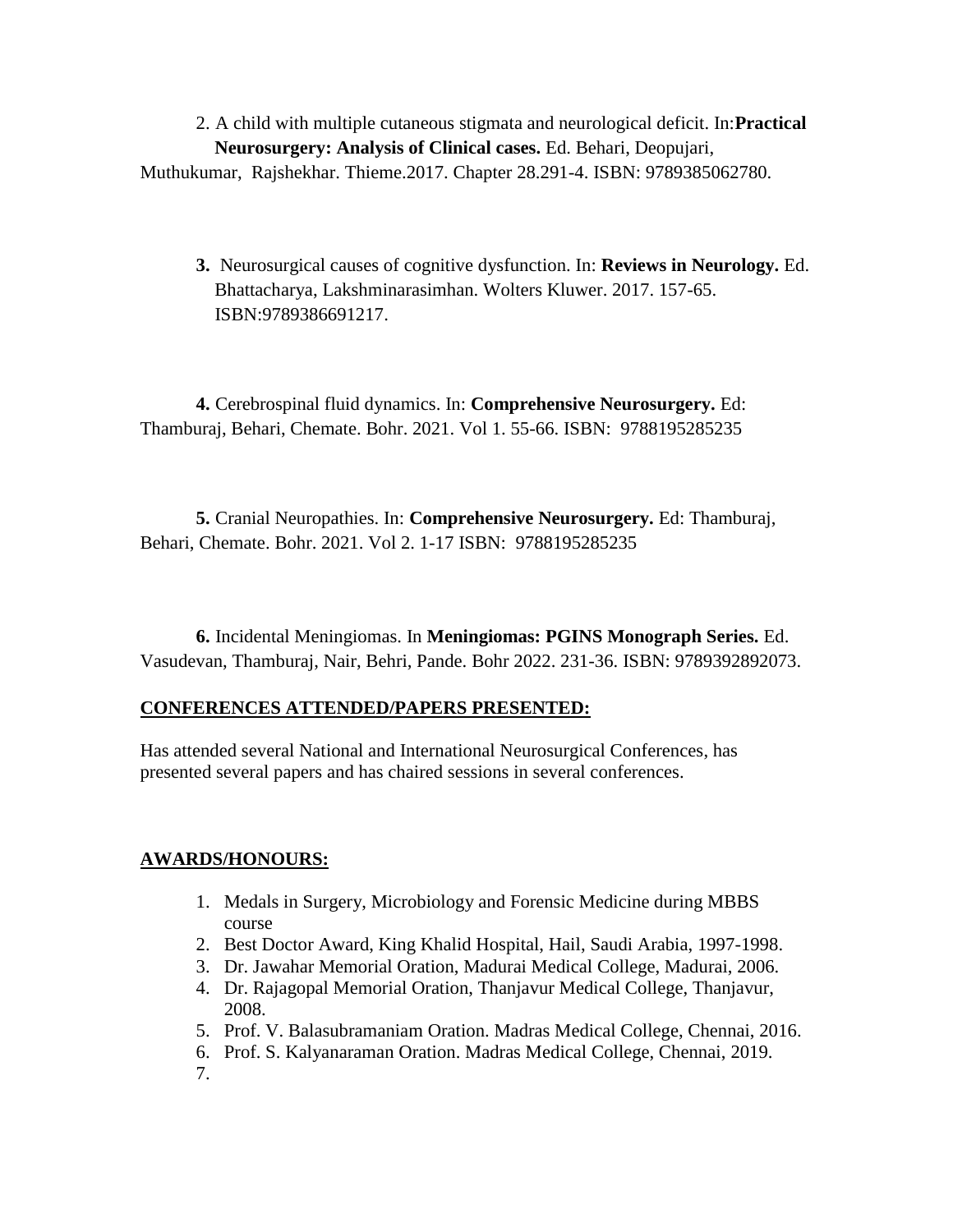### **CONFERENCES ORGANIZATION:**

- 1. Member, Organising Committee, Neurological Society of India Conference, Chennai, 2000.
- 2. Member, Organising Committee, Neurological Society of India Conference, Madurai, 2006.
- 3. Member, Organising Committee, Indian Society of Neuro-Oncology Conference, Chennai, 2010.
- 4. Chairman, Organising Committee, Neurotrauma Society of India Conference, Chennai, 2010.
- 5. Member, Organising Committee, Spine 2012 Conference, Chennai.
- 6. Chairman, Organising Committee, Neurological Society of India Conference, Chennai, 2016.

# **CONTRIBUTIONS TO NEUROSURGERY:**

- 1. **CSF Dynamics:** Has devised a simple bedside method of CSF outflow resistance measurement (The MIN modified Method of Marmarou's bolus lumbar injection), very useful in various clinical conditions.
- **2. Prediction of outcome in Head Injury:** Has devised a simple bedside prognostic scale for head injury, the **Madras Head Injury Prognostic Scale (MHIPS),**  which is recognized internationally and has found a place in the **Medical Algorithms (Medal.org Release 28.0, September, 2011)**
- 3. **Prediction of outcome in cervical spondylotic myelopathy:** Has devised a simple prognostic scale for cervical spondylotic myelopathy, namely, the Madras Institute of Neurology Prognostic Scale (MINPS).
- 4. **Trigeminal Neuralgia:** 
	- Has special interest in the trigeminal neuralgia and is presently working on the pathogenesis of trigeminal neuralgia.
	- Has special interest and expertise in percutaneous procedures for trigeminal neuralgia and has done over 300 percutaneous glycerol rhizotomy for trigeminal neuralgia.
- 5. **Prevention of shunt infection:** Has devised a protocol for prevention of shunt infections (modified Choux' protocol).

## **6. Neurosurgical education and training:**

- Has special interest in Neurosurgical education and training.
- Has been actively involved in the training of over 50 neurosurgical residents so far, with clinical teaching, surgical training and guiding in thesis/dissertations.